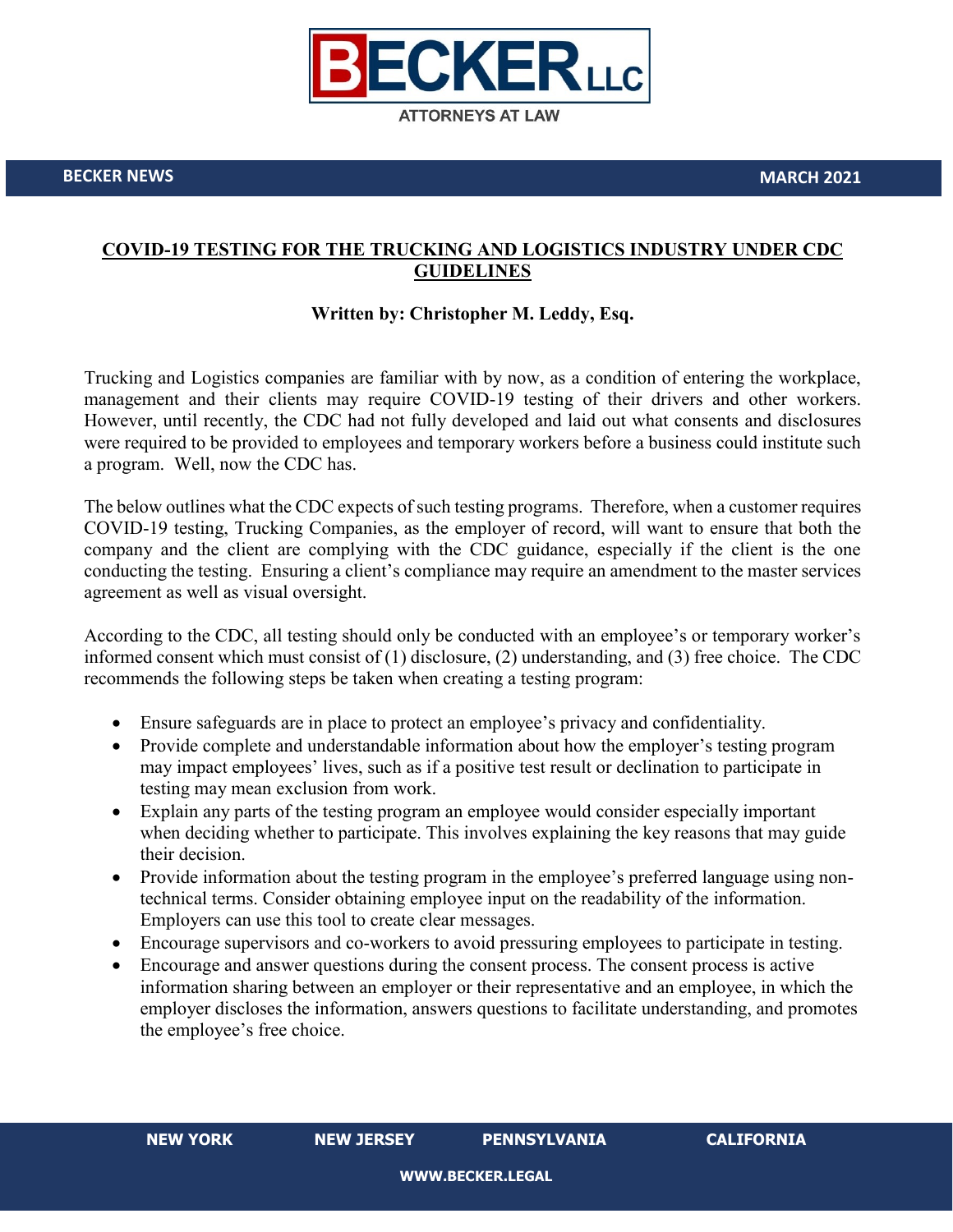

Further, the guidance states disclosures should include those addressed in the FDA's emergency use authorization patient fact sheet, including:

- The manufacturer and name of the test.
- The test's purpose.
- The type of test.
- How the test will be performed.
- Known and potential risks of harm, discomforts, and benefits of the test.
- What it means to have a positive or negative test result, including:
	- o Test reliability and limitations
	- o Public health guidance to isolate or quarantine at home, if applicable

Finally, the CDC lists a host of questions that employers should be ready to answer, including, but not limited to:

- Why is the employer offering to test employees?
- Will the employer pay for the employee's time and travel?
- Are there any available accommodations or alternatives for an employee who declines to take the test?
- Who pays for the test?
- Who will be administering the test and what are their qualifications?
- When will the results be provided to employees, and in what confidential manner?
- Who will interpret the test and what are their qualifications?
- What is the test provider's obligation to report a positive result to the public health authority.
- What personal information does the employee need to provide (e.g., name, date of birth) to the test provider?
- How will personal information be kept confidential and secure (i.e., restricted from unauthorized access or disclosure)?
- Who to contact to explain an employee's rights?
- Who to contact if assistance is needed (e.g., language translation or transportation to and from the testing site)?

Based on the above, it is imperative that all Trucking and Logistic companies who decide to move forward with COVID-19 testing have a well-documented and prepared testing plan; these companies must ensure the applicable client's plan adheres to the guidance as well. While the CDC guidance is helpful in developing such a plan, it is highly recommended that all plans be run by your legal counsel prior to implementation.